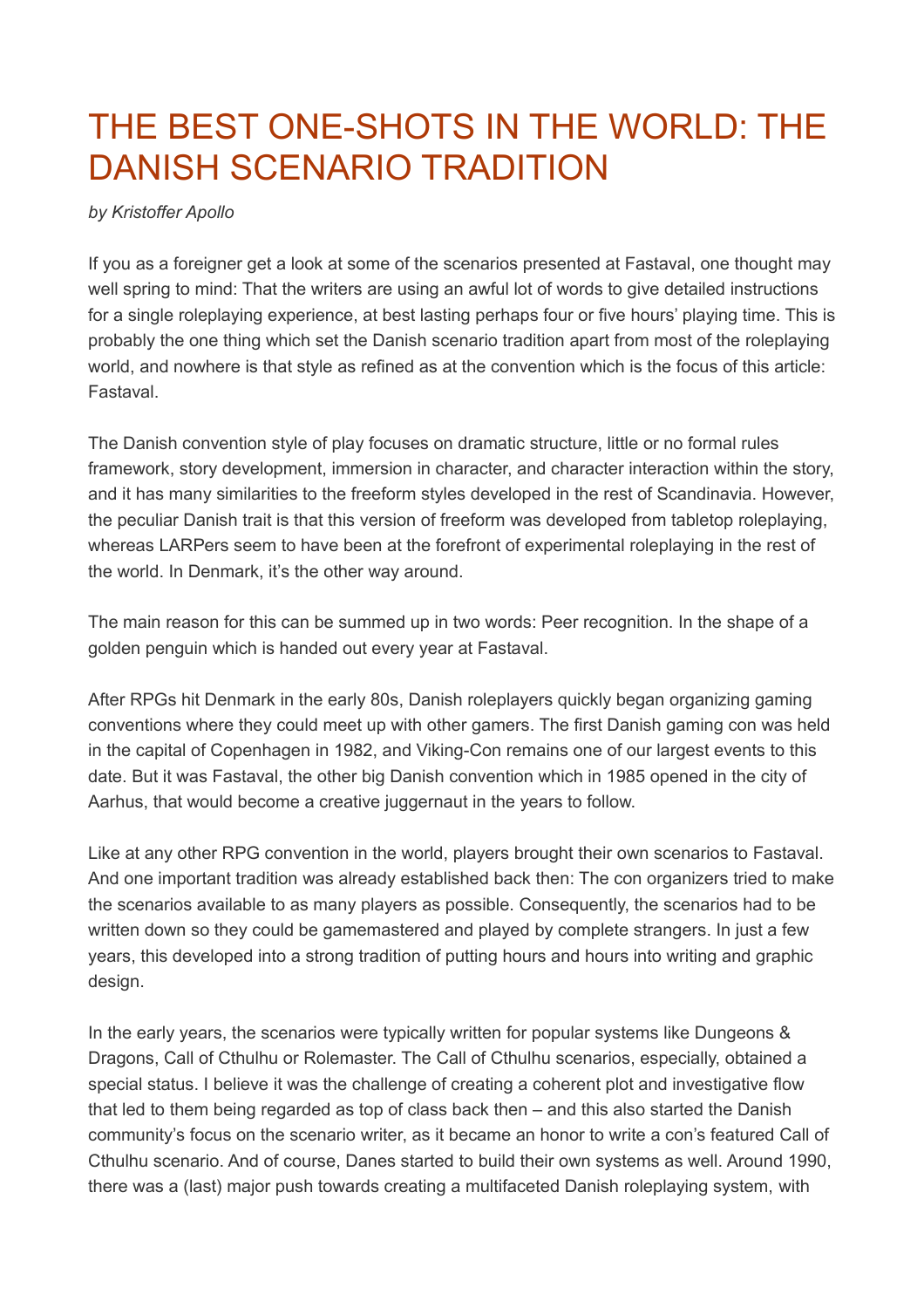publishing in mind. The project only partly survived in the near-future noir detective system Fusion, the most successful Danish RPG system ever. But when the large-scale system project failed, the conventions benefited.

One who now directed his creative energy at the cons was Troels Christian Jakobsen who took over as General of Fastaval for the 1992 version. Where earlier organizers had mainly developed the organizational skills necessary to host the con, Troels came with a creative vision. The symbol of that vision were to be a golden penguin called Otto, instituted in 1992 as Fastaval's award and presented to the con's best scenarios at a gala dinner. Originally a bit of a joke, playing on the Oscar, the Otto Awards soon documented the amazing power of peer recognition. Within a couple of years, the golden penguin became the thing to strive for if you wanted to be at the forefront of Danish tabletop roleplaying, and this focused a lot of energy and creativity into scenario writing. From the outset, the Ottos have been awarded by a jury who read and compare all contributed scenarios, based on the idea of awarding the best potential roleplaying experiences, and handing out the awards in categories like Best Scenario or Best Roles. Later, other cons introduced their own awards, but the Otto is the Danish roleplaying award by virtue of credibility and continuity.

Along with the incitement to write outstanding scenarios, the awards established another important thing: An ongoing discussion of what's good roleplaying and what's not. This was reflected in the construction of theory on scenario writing in a convention's one-shot context. Initially, these theories were often built on ideas brought in from other areas – for example, I contributed with the earliest theory on how to write down a scenario, based on my background in journalism. And the aforementioned Troels Christian Jakobsen drew upon his background in drama to introduce the structure inherent in most Western storytelling to scenarios. If you have studied drama, literature or even journalism, you will know the structure of Exposition, Conflict, Point of No Return, Climax, Denouement. The scenario version of this theory became known as the Fastawood model.

A noticeable consequence of this theorizing was that Danish con roleplaying quickly ditched systems in the traditional sense. In the mid-90s a wave seemed to sweep over the land and turn everything into "systemless" scenarios. Powered by the argument that if we knew how to structure the scenarios dramatically, what do we need dice and skill checks for? Especially when you're playing in a short time slot and don't want to waste time on rules discussions. Instead, the gamemaster became the sole arbiter of what you could and couldn't do in a scenario – turning the gamemaster into more of a director, less of a referee.

But the gamemaster was still only responsible for the actual play, not the framework. Because at this point, we basically handed over responsibility for everything except the actual play to the scenario writer, including things that had traditionally been in the domain of the gamemaster or player. A Danish scenario writer would typically provide the background, plot, scenes, handouts, non-player characters and player characters as well. The idea was that by controlling everything, you could integrate every element, all for the better playing experience. Player characters would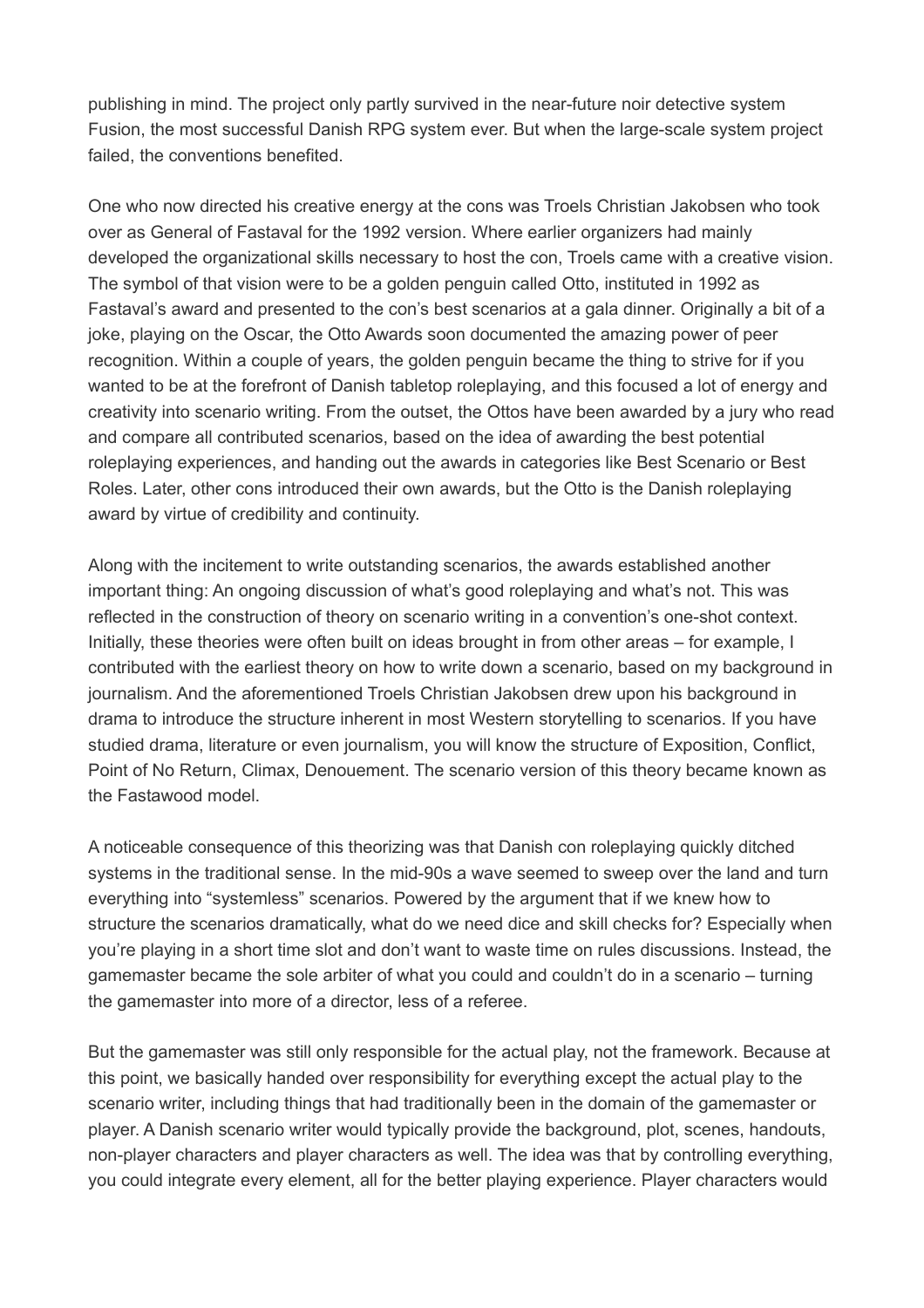have detailed backstories, often several pages of reading, that included plot details or thematic references to be explored in actual play.

The mid-90s period is sometimes referred to as the Golden Age of Fastaval. It produced a number of scenarios that are still considered classics of the tradition, including romantic vampire story Isabelle (Lars Andresen, 1994), fantasy epic The Ritual of Time (Lars Andresen, 1995) and neo-noir thriller The Hunt (Ask Agger, 1996). In many ways, that period in Fastaval's history can be said to peak with The Ark (Alex Uth, 1997), a story moving between two layers of reality as it exposes the players' roles to be fragments of a man's personality.

Almost instantly, though, the importance attributed to character writing also created the first scenario subgenre. As writers now designed detailed characters with many story elements incorporated in the characters themselves, they soon realized that the characters could make up the entire scenario. And so, the intrigue scenario was born – scenarios where the characters are pitted against each other, often in a closed setting. Classics of this subgenre include the Kafkaesque drama Locked Doors (Thomas Munkholt, 1994), ghost story Oculus Tertius (Jacob Schmidt-Madsen, 1996) and theatrical drama Monogamy (Morten Jaeger, 1999).

With these developments, the con scenario also became a roleplaying discipline in itself. Like in other countries, only a part of the Danish roleplaying population attends conventions, so the focused style of the one-shot convention scenario was (and is) not experienced by all Danish roleplayers. And in the mid-90s, tabletoppers and LARPers parted ways as well. The Danish conventions were based on tabletop roleplaying while Danish LARPers back then mostly focused on creating huge fantasy game events that would not fit into the convention format. So even if the two were aware of each other, and quite a lot of players were (and are) playing both, the two styles went their separate ways.

But here, I should point out that the traditional distinction between tabletop and LARP really doesn't really apply anyway. Because even as the LARPers departed for the woods and meadows needed to create big-scale events, the tabletoppers of Fastaval in the late 90s began to develop a "semi-live" playing style. Meaning that you may start by playing at a table, but very often, players will get up and act "live" once a scene has been set. Touching and improvised prop use are very common – and therefore, what we label as tabletop scenarios is nowadays often called LARPs by foreigners visiting Fastaval.

Also in the late 90s, another scenario subgenre appeared as a reaction to the extreme degree of writer control introduced with the Fastawood model. With storytelling scenarios, the writers gave responsibility for the story back to the players, instead opting to provide only a framework from which to improvise the story. An approach somewhat similar to what would be coined Story Now in American roleplaying theory a few years later. The storytelling style was introduced simultaneously in samurai drama Jisei (by yours truly, 1997) and shepherd tale Dreams by the Campfire (Jacob Schmidt-Madsen, 1997). The genre was further developed in scenarios like fantasy tale The Half Kingdom (Tobias D. Bindslet, 2005) but has also merged with other styles to become a tool as well as a subgenre. Nowadays, many Fastaval writers use the technique as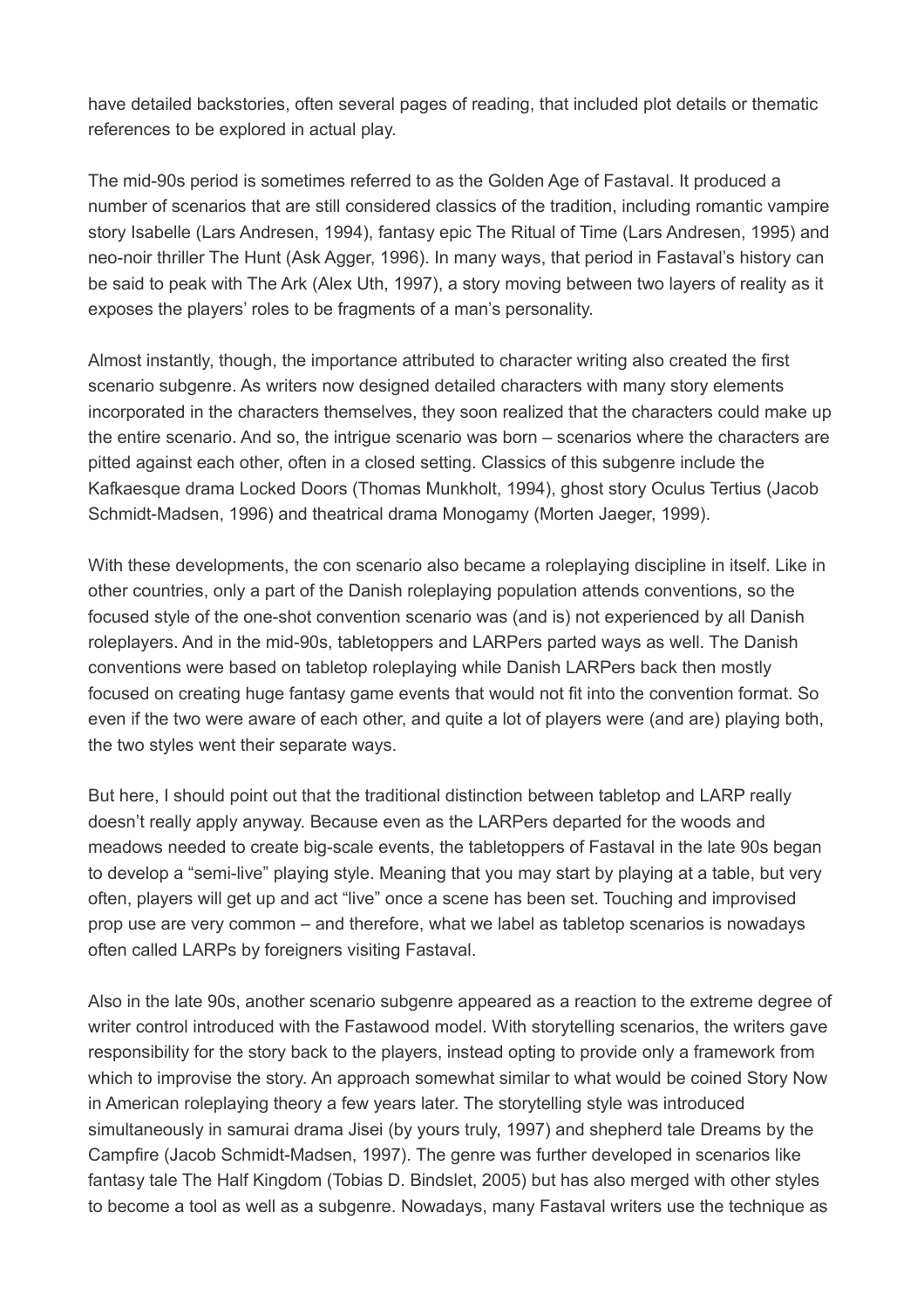flashbacks, in-game commentaries or epilogues rather than building a whole scenario around storytelling.

Around the Millennium, the creative agenda at Fastaval became much influenced by a handful of writers from the remote island of Bornholm. Calling themselves the Natural Born-Holmers, they became the Danish community's first prolific writers' group, and their work at Fastaval and the smaller, now defunct, Orkon convention produced more new styles.

With psychological drama Ave Adam (Dennis Gade Kofod, 2000), extras roleplaying was introduced – a style that tore down the notion of one player, one character and instead had players act out the story's supporting cast as appropriate in each scene. Extras roleplaying is effective in stories with only one true leading role, like noir drama Manuscript of Remembrances (Brian Rasmussen, 2003), or the style can be expanded to completely abandon leading roles and instead have all players act out minor roles, done to great effect in rural comedy Farmers and Beekeepers (Frederik Berg Østergaard, 2002). But even more significantly, the technique of extras roleplaying was quickly adapted as a tool, like the storytelling style. It is probably the technique that has had the biggest impact on Fastaval scenarios in the last decade. Incidentally, extras roleplaying moves the gamemaster into even more of a director role because the players now are playing what would traditionally be played as NPCs by the gamemaster.

At the 2002 version of Orkon, the Natural Born-Holmers debuted yet another idea: Short story roleplaying. Based on the literary concept of the short story, they introduced a scenario type intended for less than 2 hours' playing time, and typically focused on only one theme or idea. The compact style of short story roleplaying lends itself well to convention play, and over the years it has been used in both scenarios made up of connected short stories, as well as collections of short story scenarios with a common theme, like the highly successful The Empire (2009), a collection of short story scenarios based on the Warhammer world published by Games Workshop.

A third major contribution from the Born-Holmers came in their initial work with breaking down the barrier between player and role – what would later be dubbed "bleed", the transferral of emotions and thoughts from role to player, or vice versa. In Danish, this school of thought first appeared clearly in what the Natural Born-Holmers called experience scenarios, notably in The Dark Side (Michael Sonne, 2000), a scenario that emphasizes how outrages described in roleplaying are the product of the players' own imaginations. Like in other parts of the world, bleed techniques have been a controversial issue in Denmark, with a still ongoing debate on how much manipulation you can subject your players to and how to make sure you don't exceed their personal limits. In recent years, the most controversial has probably been Fat Man Down (Frederik Berg Østergaard, 2009), a scenario which explores obesity and prejudice by using a central mechanic that depends on players being unaware of it.

You will probably know that "bleed" was added to the roleplaying vocabulary by Swedish writers' group Vi Åker Jeep, famous in the roleplaying world for their Jeepform style of playing and roleplaying theory. Vi Åker Jeep first visited Fastaval in 2004, and there instantly recognized a lot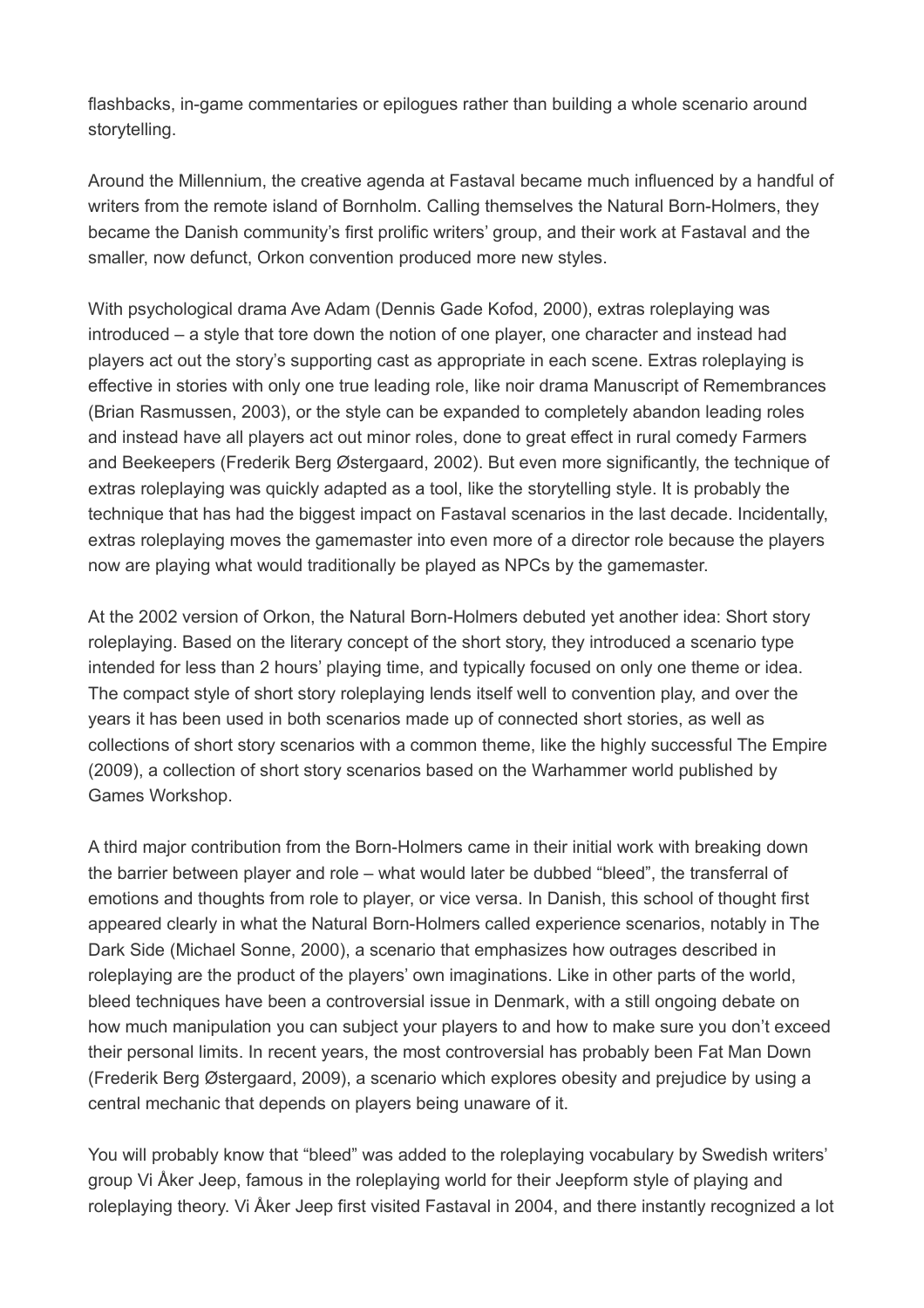of similarities between the Fastaval scenario style and what the Jeepers themselves had been doing. Vi Åker Jeep have been regular contributors to Fastaval ever since, and in that way, Jeepform became the first major foreign influence on the Fastaval style, with the Fastaval community influencing Jeepform as well (the aforementioned Frederik Berg Østergaard is both a Born-Holmer and a Jeeper, for example). Apart from Fat Man Down, prominent Jeepform presentations at Fastaval have been love drama Doubt (Fredrik Åkerlind & Tobias Wrigstad, 2007), Technical Difficulties (2008), a collection of short story scenarios with mature subjects, and horrific survivalist tale The Journey (Fredrik Åkerlind, 2010).

Speaking of mature subjects, another characteristic of the last decade's Fastaval scenarios has been a move away from roleplaying's roots in fantasy, horror and mystery, towards more mature subjects, often treated in stories with realistic settings. Vi Åker Jeep and Natural Born-Holmers have been prominent influences in this development but are not its sole proponents. For example, the same trend is present in the works of Mikkel Bækgaard, from teenage suicide drama The Diary of Janne (2001) to the understated tale of child abuse The Vase which won the Best Scenario award at Fastaval 2010.

Another recent outside influence on Fastaval has been the American wave of indie roleplaying. In the American context, the indie games represent a move away from traditional RPG systems, but in Denmark, the indie style actually brought about a new wave of system thinking. Not system as in Dungeons & Dragons but system mechanics designed to fit the specific scenario. Even before the indie theories found their ways to Denmark, some Fastaval writers had been tinkering with boardgame elements in their scenarios – examples are psychological drama Track Change (Michael Erik Næsby, 2002) and A Romantic Comedy (2003), the latter presented by the Absurth group who would take over from Natural Born-Holmers as Fastaval's most prolific writers' group. Their ideas merged with the indie influences to create a new awareness about the importance of system mechanics. And this resulted in both indie-style story games like historical drama Montsegur 1244 (Frederik J. Jensen, 2008) and scenarios drawing more firmly on the Fastaval tradition and merging it with system mechanics, like Medieval drama Joust (Anders Frost Bertelsen, Kristoffer Rudkjær, Morten Hougaard, 2009), another Absurth presentation. Joust is also an example of another subgenre, the ensemble scenario where each player controls several leading roles (typically three or four). The ensemble scenario can be said to be a mutation of extras roleplaying, but on the other hand the idea of giving each player multiple roles had been around since the 90s. However, no-one really managed to make it work until Mikkel Bækgaard perfected the style in everyday drama A Day in the Life (2005).

Other recent developments have been scenarios that abandon the gamemaster and leave everything to the players, or scenarios that does the opposite and appoint a couple of players to be assistant gamemasters who are responsible for some scenes and the supporting cast while the other players concentrate on the story's leading roles. Romantic war drama Guernica (Klaus Meier Olsen, 2006) was the first example of the latter. The last decade has also seen a revitalization of the convention LARP at Fastaval. Even if others may consider next to all Fastaval scenarios to be LARPs, only a few scenarios are actually labelled LARPs by Fastaval, mostly defined by having a larger number of players than other scenarios. Among the most